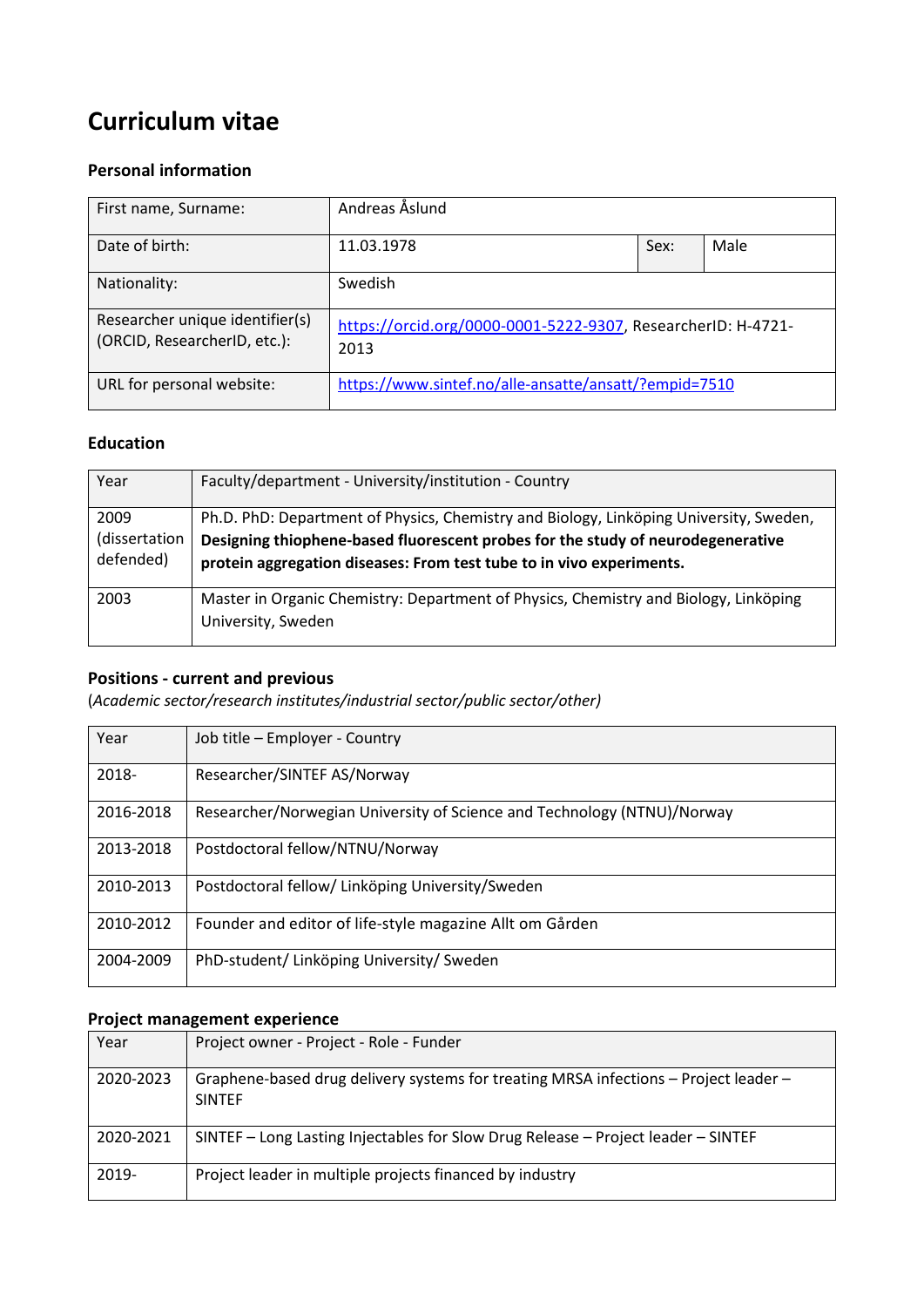| 2018-2018 | NTNU – Novel diagnostic and treatment regimens for post-ischemic inflammation in the<br>brain - Project leader - The Central Norway Regional Health Authority     |
|-----------|-------------------------------------------------------------------------------------------------------------------------------------------------------------------|
| 2016-2018 | NTNU - Ultrasound-enhanced delivery of multifunctional nanoparticles: Improving therapy<br>of cancer and diseases in the central nervous system - WP leader - RCN |
| 2013-2016 | $NTNU$ – Multifunctional nanoparticles for drug delivery across the blood-brain barrier –<br>Researcher - The Research Council of Norway - WP leader - RCN        |
| 2009-2012 | WP leader in the EU project Luminescent polymers for in vivo imaging of amyloid<br>signatures, LUPAS, (EU, FP7, 242098)                                           |
| 2004-2009 | PhD-student/ Linköping University/ Sweden                                                                                                                         |

#### **Other relevant professional experiences**

| Year      | Description - Role                                                                                                                                                                                |
|-----------|---------------------------------------------------------------------------------------------------------------------------------------------------------------------------------------------------|
| 2019-2021 | Vice chair in the working group for Nanotherapeutic and Diagnostics - European<br>Technology platform for Nanomedicine (ETPN                                                                      |
| $2019 -$  | Responsible for biodistribution and pharmacokinetics studies at SINTEF for the REFINE<br>project (Horizon 2020)                                                                                   |
| 2010-2013 | Project LUPAS, WP-leader, EU FP7                                                                                                                                                                  |
| 2010-2012 | Founder and editor of life-style magazine Allt om Gården                                                                                                                                          |
| $2015 -$  | Journal of Control Release (reviewer), Theranostics (reviewer), International Journal of<br>Pharmaceutics (reviewer), Langmuir (reviewer), Drug Delivery and Translational Research<br>(Reviewer) |

## **Track record**

**PUBLICATION OVERVIEW (as of 13/06-2021) Total number of publications in peer reviewed journals: 37 Total number of publications in peer reviewed conference proceedings: >40 H-index: 22 Total number of citations: 1989 Five publications with >100 citations.**

#### **Relevant publications**

- 1. M. Germain, F. Caputo, S. Metcalfe, G.Tosi, K. Spring, **A.K.O. Åslund**, Agnes Pottier, Raymond Schiffelers, Alexandre Ceccaldi, Ruth Schmid *Delivering the power of nanomedicine to patients today.* **Journal of Controlled Release. 2020** 326: 164-171. doi: 10.1016/j.jconrel.2020.07.007
- 2. E. Sulheim, Y. Mørch. S. Snipstad, S.E. Borgos, H. Miletic, R. Bjerkvig, C.L. Davies**, A.K.O. Åslund** *Therapeutic Effect of Cabazitaxel and Blood-Brain Barrier opening in a Patient-Derived Glioblastoma Model*. **Nanotheranostics. 2019** Feb 7;3(1):103-112. doi: 10.7150/ntno.31479.
- 3. Yemane, P. T.; **Åslund, A. K. O.**; Snipstad, S.; Bjørkøy, A.; Grendstad, K.; Berg, S.; Mørch, Y.; Torp, S. H.; Hansen, R.; Davies, C. L., *Effect of Ultrasound on the Vasculature and Extravasation of Nanoscale Particles Imaged in Real Time.* **Ultrasound in medicine & biology 2019,** *45* (11), 3028-3041.